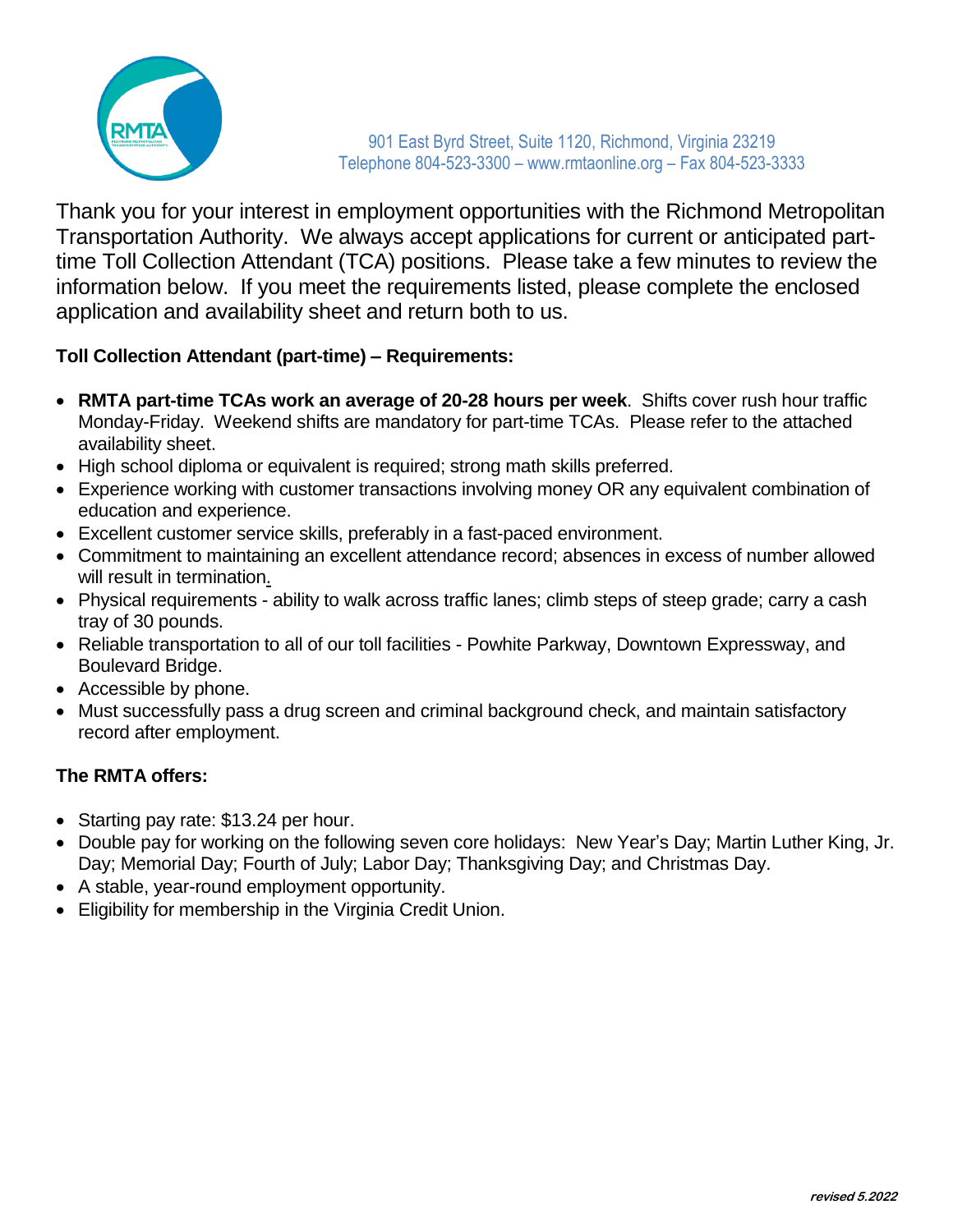# Application for Employment

# Richmond Metropolitan Transportation Authority

| (Please Print)                                                                                                  |                                                  | 901 E. BYRD STREET, SUITE 1120, RICHMOND, VA 23219 * FAX (804) 523-3333 |          |  |  |  |  |  |  |  |  |
|-----------------------------------------------------------------------------------------------------------------|--------------------------------------------------|-------------------------------------------------------------------------|----------|--|--|--|--|--|--|--|--|
| Position(s) Applied For:                                                                                        |                                                  |                                                                         | Date:    |  |  |  |  |  |  |  |  |
| How Did You Learn About Us?<br>□Newspaper Advertisement                                                         | □Sign on Toll Booths<br>$\Box$ Job Fair ( $\Box$ |                                                                         |          |  |  |  |  |  |  |  |  |
| Last Name                                                                                                       | <b>First Name</b>                                | Middle Name                                                             |          |  |  |  |  |  |  |  |  |
| Any Former Names (including Maiden):                                                                            |                                                  |                                                                         |          |  |  |  |  |  |  |  |  |
| Address<br>Number<br><b>Street</b>                                                                              | City                                             | <b>State</b>                                                            | Zip Code |  |  |  |  |  |  |  |  |
| Contact Information (indicate preference for communication)                                                     |                                                  |                                                                         |          |  |  |  |  |  |  |  |  |
| Home:                                                                                                           |                                                  |                                                                         |          |  |  |  |  |  |  |  |  |
| Are any of your relatives currently employed by the RMTA?<br>$\Box$ Yes<br>$\square$ No                         |                                                  |                                                                         |          |  |  |  |  |  |  |  |  |
| $\square$ No<br>Have you ever been employed with us before?<br>$\Box$ Yes<br>If yes, when and in what capacity? |                                                  |                                                                         |          |  |  |  |  |  |  |  |  |
| 0 مقطعة 10 أموية من المقطع من عامر من عام المقطعة من المناسبة المناسبة المناسبة المقدمة المناسبة الم<br>mar-    |                                                  |                                                                         |          |  |  |  |  |  |  |  |  |

| Are you lawfully authorized to work in the United States? | $\Box$ Yes | □No          |
|-----------------------------------------------------------|------------|--------------|
| Are you currently employed?                               | $\Box$ Yes | $\square$ No |
| May we contact your present employer?                     | $\Box$ Yes | $\square$ No |
| On what date would you be available for work?             |            |              |

## EDUCATION

|                                                                                                    | <b>High School</b> |    |    | Undergraduate College/University |  |   | Graduate/Professional |   |  |   |   |   |
|----------------------------------------------------------------------------------------------------|--------------------|----|----|----------------------------------|--|---|-----------------------|---|--|---|---|---|
| School Name and Location                                                                           |                    |    |    |                                  |  |   |                       |   |  |   |   |   |
| <b>Years Completed</b>                                                                             | 9                  | 10 | 11 | 12                               |  | 2 | 3                     | 4 |  | 2 | 3 | 4 |
| Did you Graduate?                                                                                  |                    |    |    |                                  |  |   |                       |   |  |   |   |   |
| Describe Course of Study                                                                           |                    |    |    |                                  |  |   |                       |   |  |   |   |   |
| Describe any specialized<br>training, apprenticeship,<br>skills and extra-curricular<br>activities |                    |    |    |                                  |  |   |                       |   |  |   |   |   |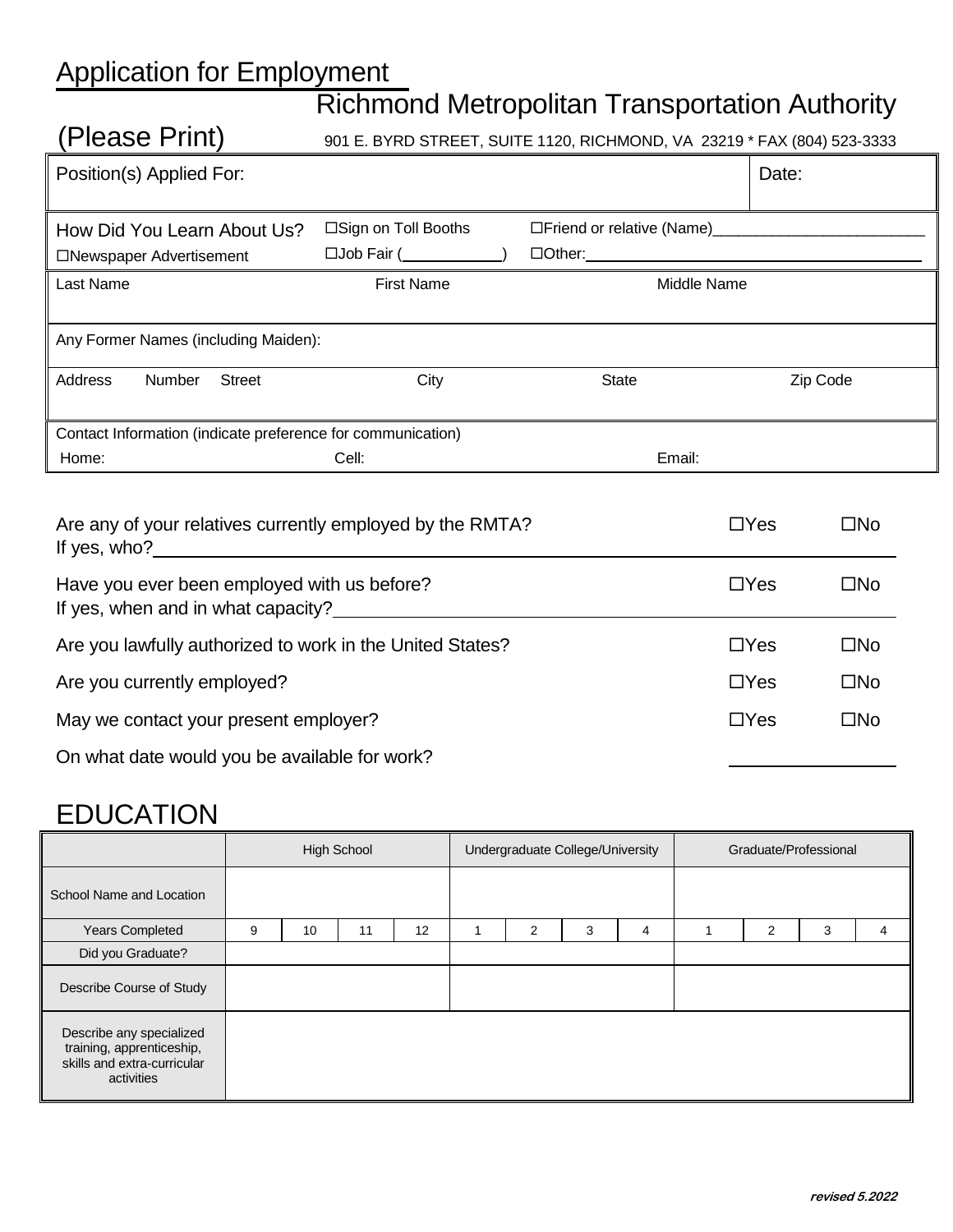### EMPLOYMENT

#### PLEASE LIST ALL EMPLOYMENT STARTING WITH PRESENT OR MOST RECENT EMPLOYER. USE SUPPLEMENTAL SHEET, IF NECESSARY, TO ACCOUNT FOR ALL OF YOUR WORK EXPERIENCE.

| From                        | To | Employer                                                        | Telephone |  |  |  |
|-----------------------------|----|-----------------------------------------------------------------|-----------|--|--|--|
| Job Title                   |    | Address                                                         |           |  |  |  |
| Supervisor                  |    | Describe the nature of work performed and job responsibilities: |           |  |  |  |
| <b>Starting Rate/Salary</b> |    |                                                                 |           |  |  |  |
| <b>Ending Rate/Salary</b>   |    |                                                                 |           |  |  |  |
| Reason for Leaving          |    | Your name when employed (if different)                          |           |  |  |  |
| From                        | To | Employer                                                        | Telephone |  |  |  |
| Job Title                   |    | Address                                                         |           |  |  |  |
| Supervisor                  |    | Describe the nature of work performed and job responsibilities  |           |  |  |  |
| <b>Starting Rate/Salary</b> |    |                                                                 |           |  |  |  |
| <b>Ending Rate/Salary</b>   |    |                                                                 |           |  |  |  |
| Reason for Leaving          |    | Your name when employed (if different)                          |           |  |  |  |

### REFERENCES

List the names of three persons **not related to you,** whom you have known at least one year.

|                | Name | Address & Phone Number | <b>Business</b> | Years Acquainted |
|----------------|------|------------------------|-----------------|------------------|
|                |      |                        |                 |                  |
| $\overline{2}$ |      |                        |                 |                  |
| 3              |      |                        |                 |                  |

**I certify that the facts contained in this application are true and complete to the best of my knowledge and understand that, if employed, falsified statements on this application are grounds for dismissal.**

**I authorize investigation of all statements contained herein and the references listed above to give you any and all information concerning my present and previous employment and any pertinent information they may have, personal or otherwise, and release all parties from all liability for any damage that may result from furnishing same to you.**

**I understand that as a precondition to my employment with the RMTA, I will be required to undergo a criminal history record check, a drug test, and may be required to undergo a Division of Motor Vehicle driving record check. I hereby authorize and consent to the foregoing inquiries and tests and consent to giving a urine sample for such testing. I further acknowledge and understand that the outcome of such inquiries and tests may result in my rejection for employment or disciplinary action.**

**I understand, agree and acknowledge that, if hired, my employment is at will for an indefinite period, and may be terminated at any time without any prior notice, and with or without cause. I further understand, agree, and acknowledge that my employment is subject to the policies and procedures of the RMTA, as they may be issued or amended, and that such policies and procedures may be issued or amended at the discretion of the RMTA without prior notice. I further understand, agree and acknowledge that nothing contained in the policies and procedures of the RMTA as issued and or amended constitute a contract of employment.**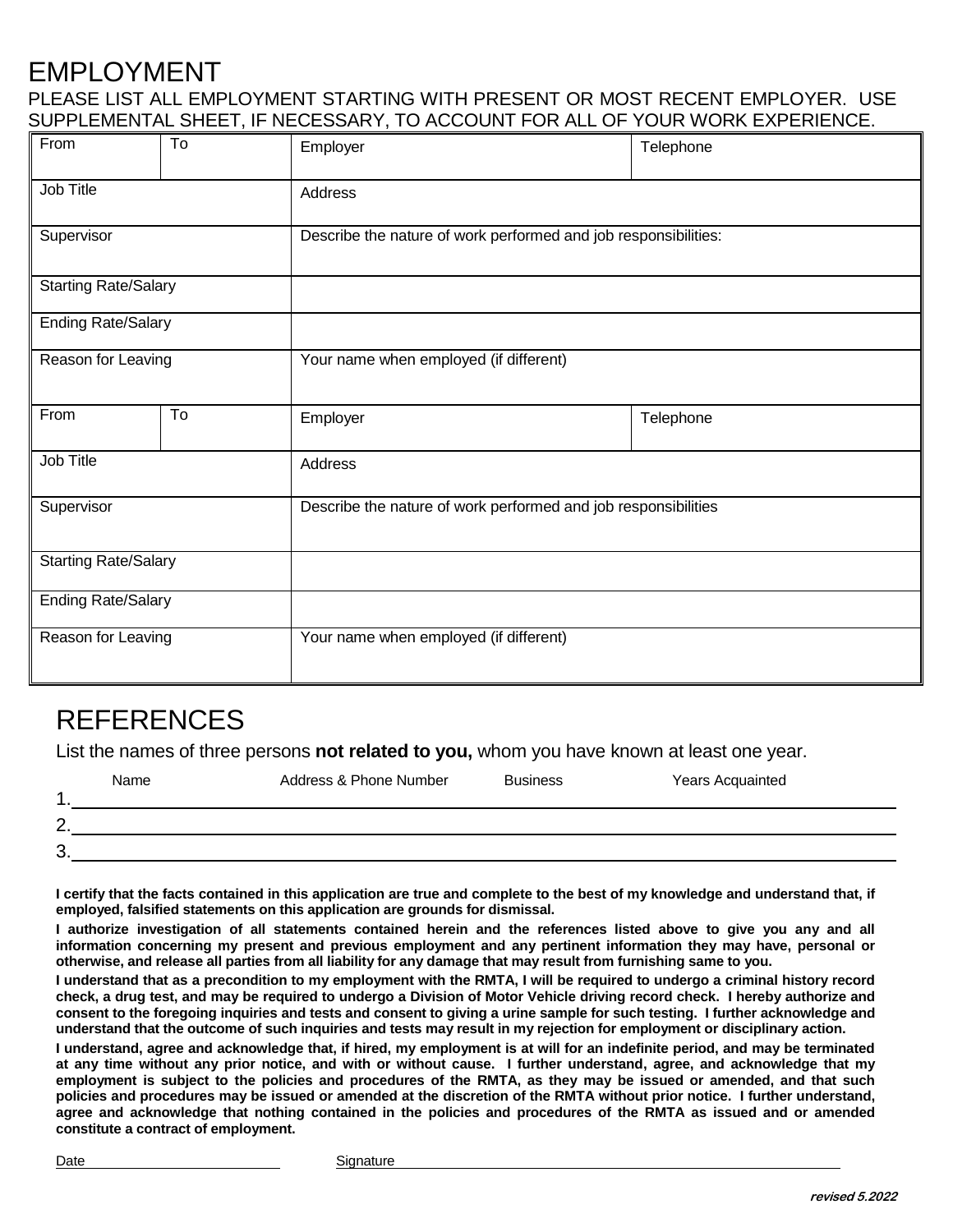| Name | ane' | Ω1 |
|------|------|----|
|      |      |    |

| From                        | To | Employer                                                        | Telephone |  |  |  |
|-----------------------------|----|-----------------------------------------------------------------|-----------|--|--|--|
| Job Title                   |    | Address                                                         |           |  |  |  |
| Supervisor                  |    | Describe the nature of work performed and job responsibilities: |           |  |  |  |
| <b>Starting Rate/Salary</b> |    |                                                                 |           |  |  |  |
| <b>Ending Rate/Salary</b>   |    |                                                                 |           |  |  |  |
| Reason for Leaving          |    | Your name when employed (if different)                          |           |  |  |  |
| From                        | To | Employer                                                        | Telephone |  |  |  |
| Job Title                   |    | Address                                                         |           |  |  |  |
| Supervisor                  |    | Describe the nature of work performed and job responsibilities: |           |  |  |  |
| <b>Starting Rate/Salary</b> |    |                                                                 |           |  |  |  |
| <b>Ending Rate/Salary</b>   |    |                                                                 |           |  |  |  |
| Reason for Leaving          |    | Your name when employed (if different)                          |           |  |  |  |
| From                        | To | Employer                                                        | Telephone |  |  |  |
| Job Title                   |    | Address                                                         |           |  |  |  |
| Supervisor                  |    | Describe the nature of work performed and job responsibilities: |           |  |  |  |
| <b>Starting Rate/Salary</b> |    |                                                                 |           |  |  |  |
| <b>Ending Rate/Salary</b>   |    |                                                                 |           |  |  |  |
| Reason for Leaving          |    | Your name when employed (if different)                          |           |  |  |  |
| From                        | To | Employer                                                        | Telephone |  |  |  |
| Job Title                   |    | Address                                                         |           |  |  |  |
| Supervisor                  |    | Describe the nature of work performed and job responsibilities: |           |  |  |  |
| <b>Starting Rate/Salary</b> |    |                                                                 |           |  |  |  |
| <b>Ending Rate/Salary</b>   |    |                                                                 |           |  |  |  |
| Reason for Leaving          |    | Your name when employed (if different)                          |           |  |  |  |